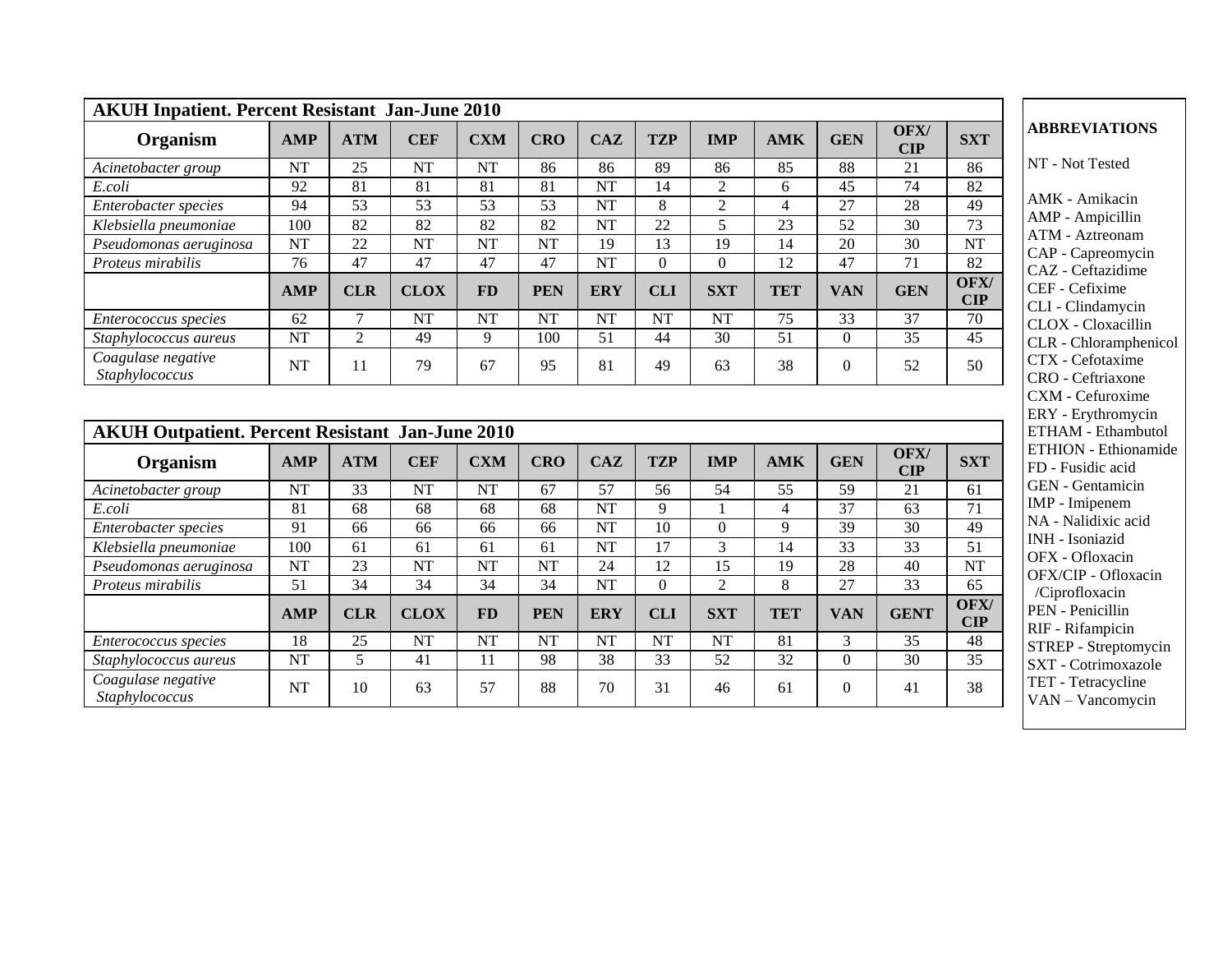|                                                    | <b>AKUH/All patients. Percent Resistant.</b><br>Jan-June 2010 |              |            |                |              |                |                        |                        |            |           |  |  |  |
|----------------------------------------------------|---------------------------------------------------------------|--------------|------------|----------------|--------------|----------------|------------------------|------------------------|------------|-----------|--|--|--|
| <b>ABBREVIATIONS</b>                               | Organism                                                      | <b>AMP</b>   | <b>CLR</b> | <b>CEF</b>     | <b>CRO</b>   | <b>ERY</b>     | OFX/<br>$\mathbf{CIP}$ | <b>SXT</b>             | <b>TET</b> | <b>NA</b> |  |  |  |
| NT - Not Tested                                    | Aeromonas hydrophila                                          | 100          | NT         | 25             | 25           | <b>NT</b>      | 17                     | 58                     | <b>NT</b>  | NT        |  |  |  |
|                                                    | Campylobacter species                                         | 52           | NT         | <b>NT</b>      | NT           | $\overline{c}$ | 72                     | <b>NT</b>              | 39         | NT        |  |  |  |
| AMK - Amikacin                                     | Salmonella typhi, para A,B & C                                | 40           | 41         | 0              | $\Omega$     | NT             | 49                     | 41                     | <b>NT</b>  | NT        |  |  |  |
| AMP - Ampicillin                                   | Salmonella spp.                                               | 23           |            | $\overline{2}$ | 2            | NT             | 39                     | 52                     | <b>NT</b>  | NT        |  |  |  |
| ATM - Aztreonam                                    | Shigella                                                      | 48           | 39         | 10             | 10           | NT             | 10                     | 86                     | <b>NT</b>  | 50        |  |  |  |
| CAP - Capreomycin                                  | Vibrio Cholerae                                               | $\mathbf{0}$ | 14         | <b>NT</b>      | NT           | <b>NT</b>      | $\Omega$               | 86                     | $\Omega$   | NT        |  |  |  |
| CAZ - Ceftazidime<br>CEF - Cefixime                |                                                               | <b>AMP</b>   | <b>CLR</b> | <b>PEN</b>     | <b>CRO</b>   | <b>ERY</b>     | OFX/<br>$\mathbf{CIP}$ | <b>SXT</b>             | <b>TET</b> |           |  |  |  |
| CLI - Clindamycin                                  | Haemophilus influenzae                                        | 10           | 11         | <b>NT</b>      | $\Omega$     | NT             | 5                      | 76                     | 16         |           |  |  |  |
| CLOX - Cloxacillin<br><b>CLR</b> - Chloramphenicol | Moraxella catarrhalis                                         | 85           | $\Omega$   | <b>NT</b>      | NT           | 8              | 11                     | 35                     | 3          |           |  |  |  |
| CTX - Cefotaxime                                   | Neisseria gonorrhoea                                          | NT           | NT         | 96             | $\Omega$     | NT             | 98                     | <b>NT</b>              | 82         |           |  |  |  |
| CRO - Ceftriaxone<br>CXM - Cefuroxime              |                                                               | <b>CLI</b>   | <b>PEN</b> | <b>CLR</b>     | <b>ERY</b>   | <b>SXT</b>     | <b>VAN</b>             | OFX/<br>$\mathbf{CIP}$ | <b>TET</b> |           |  |  |  |
| ERY - Erythromycin                                 | Beta haemolytic strep. A                                      | 27           | $\Omega$   | 19             | 31           | NT             | $\Omega$               | <b>NT</b>              | <b>NT</b>  |           |  |  |  |
| <b>ETHAM - Ethambutol</b>                          | Streptococcus pneumoniae                                      | NT           |            | 7              | 28           | 80             | $\Omega$               | 5                      | 47         |           |  |  |  |
| <b>ETHION</b> - Ethionamide                        |                                                               | <b>INH</b>   | <b>RIF</b> | <b>STREP</b>   | <b>ETHAM</b> | <b>CAP</b>     | <b>ETHION</b>          | <b>OFX</b>             |            |           |  |  |  |
| FD - Fusidic acid                                  | Mycobacterium tuberculosis                                    | 47           | 39         | 37             | 36           | 7              | 11                     | 25                     |            |           |  |  |  |
| <b>GEN</b> - Gentamicin                            |                                                               |              |            |                |              |                |                        |                        |            |           |  |  |  |

IMP - Imipenem NA - Nalidixic acid INH - Isoniazid OFX - Ofloxacin OFX/CIP - Ofloxacin /Ciprofloxacin PEN - Penicillin RIF - Rifampicin STREP - Streptomycin SXT - Cotrimoxazole TET - Tetracycline VAN - Vancomycin PZA – Pyrazinamide

Logo

**Aga Khan University Hospital**

**Clinical Laboratory**

**Microbiology**

**ANTIBIOTIC SUSCEPTIBILITY REPORT**

**Jan-June 2010**

Telephone: 34930051 ext. 4530, 1601, 1690,1684,1685,1686